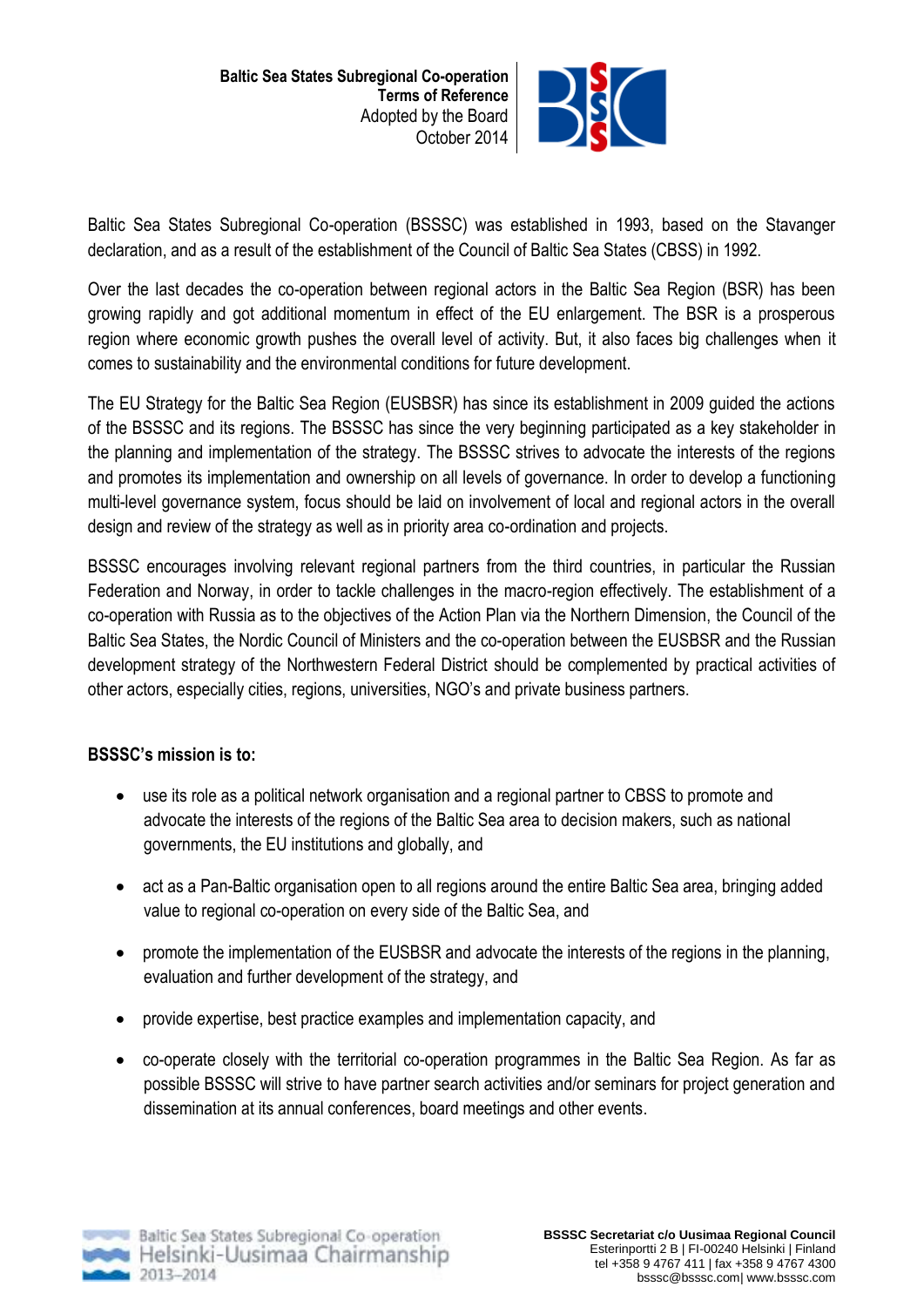

### **BSSSC's values are**

### To be an open, integrative and non-party political organisation representing the views of the sub-regions

BSSSC shall act as an open, non-party political, network organisation, which will represent the common interests of all regions around the Baltic Sea area.

### To be a knowledge based organisation

BSSSC shall act within BSR, where all sub-regions, according to their interests and own economic capacity, shall contribute to a shared knowledge of government and best practice, which will be made available to regional and national authorities, the EU and other decision making bodies.

### To be a visible and recognisable organisation

BSSSC shall seek to fulfil its mission through dialogue, position papers, attendance at international fora etc., and shall do this by further improving the approach and working methods both of itself and the sub-regions of the Baltic Sea Region.

### To be an organisation which is flexible and receptive to change

BSSSC shall be open to and able to adjust to a constantly changing geo-political and socio-economic environment.

## **Co-operation and partners**

BSSSC shall:

- open the network for other BSR organisations on local and regional level to become "members" (CPMR BSC, B7, UBC). Each of the organisations is offered to appoint a representative to the BSSSC Board.
- work under the umbrella of CBSS and will grant a representative of the CBSS Secretariat an observatory status in the BSSSC Board meetings.
- be a cooperation partner for CBSS, Baltic 21, ARS BALTICA, Helcom, BSPC, BDF and the Baltic Intergroup of the European Parliament.
- co-operate closely with the Committee of Regions (CoR) and its Baltic Intergroup based on the Declaration of Common Interest. BSSSC shall also keep contact to other EU institutions and bodies.
- cooperate closely with the ND Partnerships, be a partner in the Northern Dimension Partnership in Public Health and Social Well-being (NDPHS) and an organisational member of the Assembly of European Regions (AER).

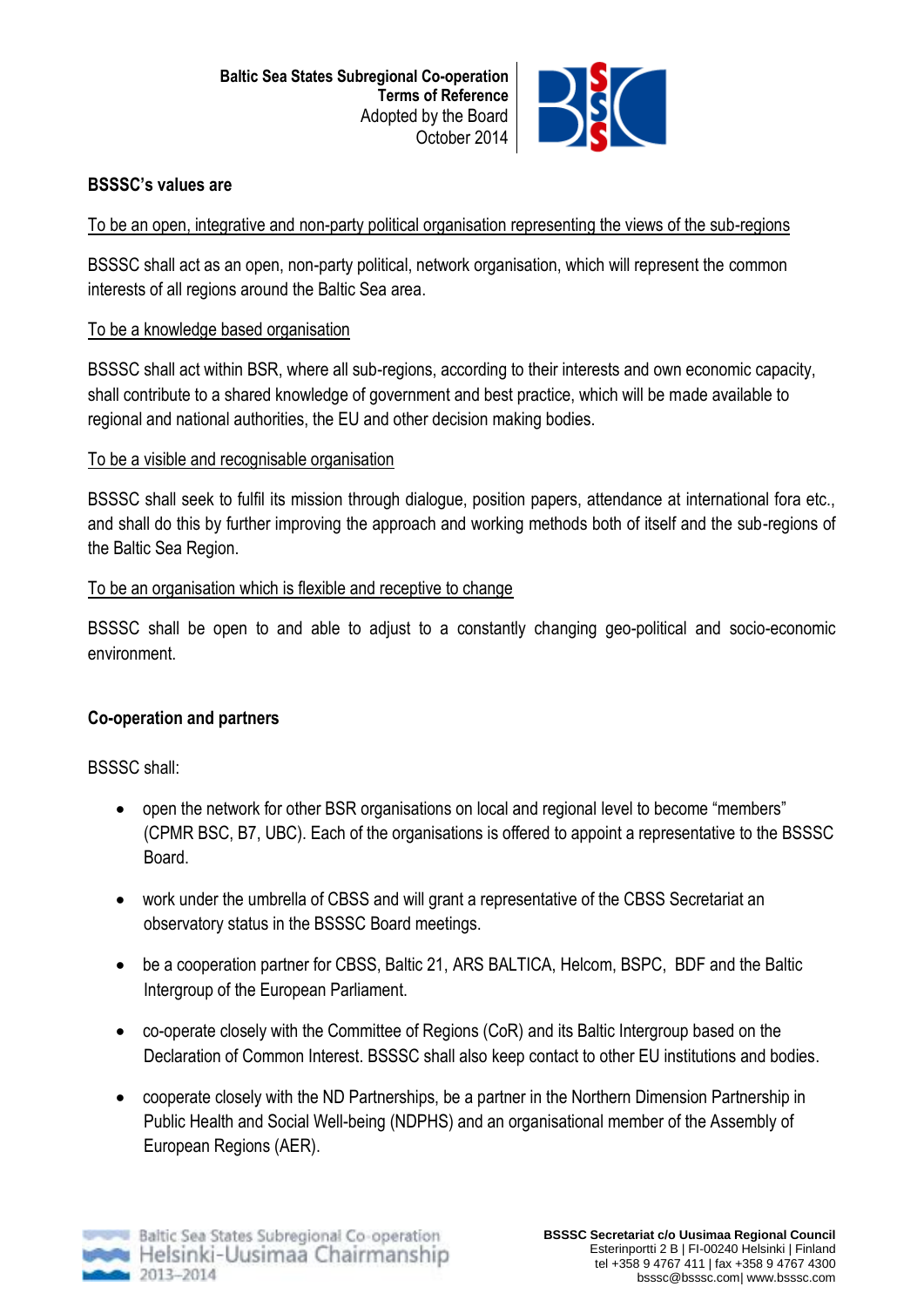

- co-ordinate its work and political positions when appropriate with the North Sea Commission (NSC) and the network of the Northern Sparsely Populated Areas (NSPA).
- initiate and take part in political coordination groups with other BSR organisations and structures to focus on topics of high political interest for the BSR and its sub-regions.
- co-operate closely and constructively with the relevant actors of the EUSBSR .

## **Financing**

BSSSC is an open network organisation with no membership fee. Each region covers its own costs in relation to its active participation in the BSSSC work. The regions/national platforms will contribute to BSSSC through hosting Board meetings and annual conferences on a rotating basis and through active participation.

## **The bodies of BSSSC**

The constituent persons and bodies of BSSSC are as described below and they shall each seek to fulfil the political objectives of the organisation, which are described above, following the principles of credibility, knowledge, visibility and flexibility.

## The Conference

The New Chairperson is announced at the conference.

Furthermore, the conference is the main forum for the organisation, where common ideas and interests are shared. The Conference shall be held annually, in autumn, at the invitation of the host region. The host region shall be designated on a rotating basis, to be determined annually at the Conference. The conference will mainly convene regional representatives but is also open to local authorities, state government representatives, EU-institutions, NGOs and other organisations.

In order not to exclude regions from the possibility of hosting the annual conferences a participation fee is introduced. The level of the fee will be decided by the Board as a part of the preparation for the conference.

# The Board

The Board constitutes the decision making body of BSSSC and consists of two members from each country (national platform) holding a regional political mandate, two members elected by the Youth Network and one member appointed by each of the organisations CPMR BSC, UBC and B7. The Board meets on a regular basis and is responsible for ensuring the ongoing work of the organisation and its political objectives. The board members are supported in their work by civil servants that form a resource network.

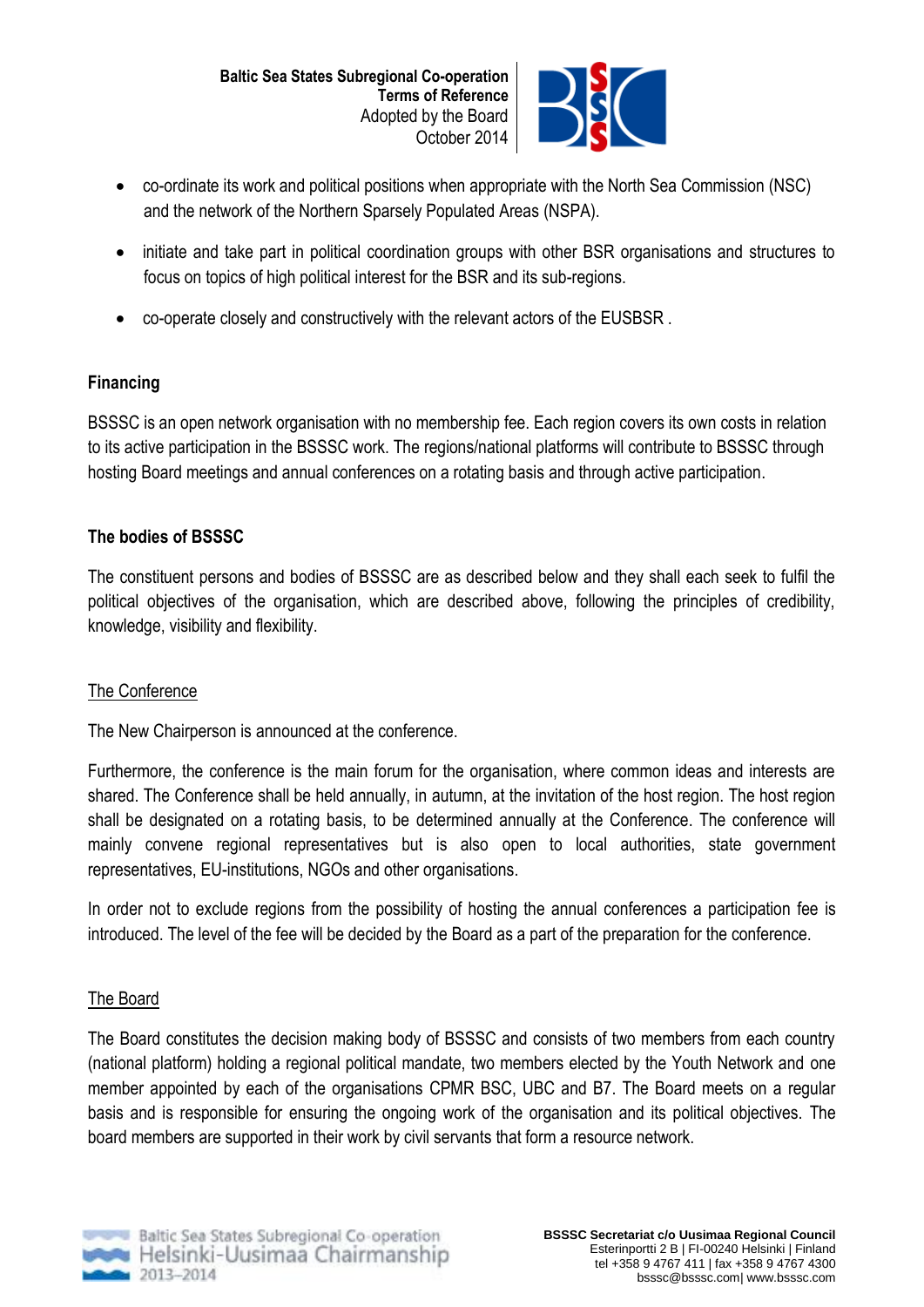

At the beginning of a new chairmanship the Board decides on the priorities and political activities of the BSSSC. The work plan will be based on the priorities expressed by the national platforms as well as take into account the political issues on the agenda in the BSR and in Europe. The work plan defines the work for the secretariat supporting the political priorities. The priorities shall also be reflected in the programme of the annual conferences.

The BSSSC Board meetings shall be designed as a good combination of discussion/dialog on relevant and current political issues, reporting on activities and initiatives and updated information. Political discussions and decisions shall be facilitated e.g. by policy/discussion papers, interventions and/or presentations from invited speakers.

# The national platforms

The Board members are responsible for ensuring that, in their respective countries, there shall be set up national platforms, which will act as fora for the regional and local governments in these countries in respect of their participation in the BSSSC network. This will help to ensure that the opinions expressed by the Board members are based on a broad consensus and integrated into the daily work of the sub-regions.

The national platforms shall ensure co-ordination between the different interests of the sub-regions given their different national preconditions and the common political opinions of BSSSC, thereby allowing individual subregions to have impact on the political priorities and activities of BSSSC.

The Board members shall have close contact with and ensure effective co-operation with their respective national platforms, which shall convene in connection with the conferences.

## The Chairperson

The Chairperson and his/her secretariat is an important driving force in the BSSSC network and play a key role. The Chairperson of BSSSC is elected for a period of two years by the Board, and he or she represents the organization. The chairmanship can be prolonged by decision of the Board.

The Chairperson is responsible for promoting BSSSC towards important decision-makers such as the European Union, CBSS and others, either personally or by asking other BSSSC Board members to fulfil this task.

The Chairperson can ask other members of the Board to act as a spokesperson on behalf of BSSSC.

## The secretariat

The secretariat follows the Chairperson on a rotating basis. The secretariat supports the Chairperson and the Board and is responsible for the daily administration of the organisation.